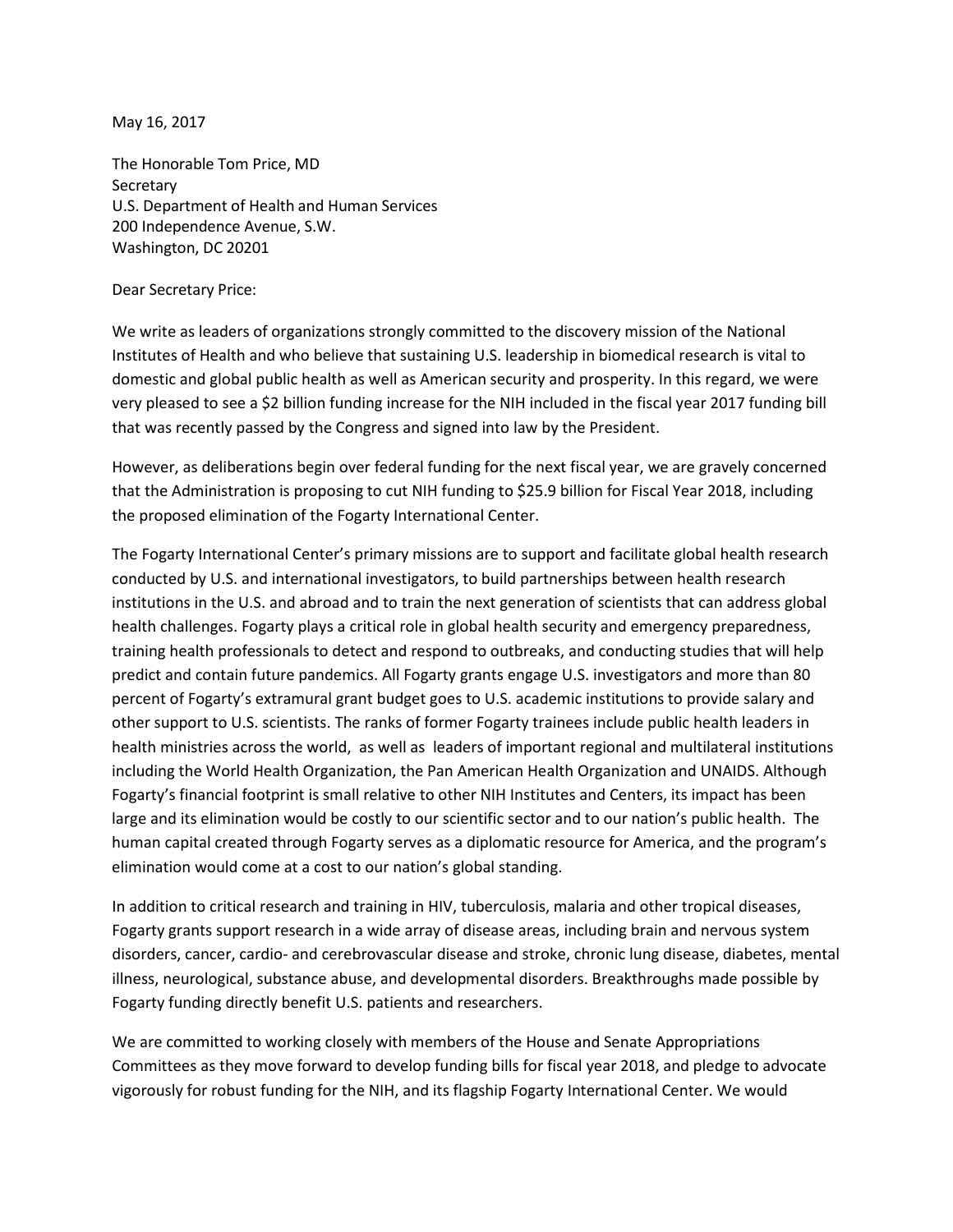appreciate the opportunity to meet with you to discuss the importance of U.S. investment in biomedical research at NIH, including the Fogarty International Center. Please contact the Infectious Diseases Society of America Vice President for Global Health Christine Lubinski a[t clubinski@idsociety.org](mailto:clubinski@idsociety.org) to schedule a meeting.

Sincerely,

William G. Powderly, MD, FIDSA President, Infectious Diseases Society of America

J. William Campbell Professor of Medicine Co-Director, Division of Infectious Diseases, Washington University School of Medicine

 Maureen O'Leary, PhD, CBSP President ABSA International

 Susan Peschin, MHS President and CEO Alliance for Aging Research

Margaret Hoffman-Ferry,

 Margaret L. Hoffman-Terry, MD, FACP, AAHIVS Board of Directors Chairperson American Academy of HIV Medicine Lehigh Valley Hospital Allentown, Pennsylvania

Wendy Armstrong, MD, FIDSA Board Chair, HIV Medicine Association Director, Infectious Disease Training Emory University

hyan & Sharp

Susan Sharp, PhD President American Society for Microbiology

Patricia F. Walker, MB, DTM &H

Patricia F Walker, MD, DTM&H, FASTMH President American Society of Tropical Medicine and Hygiene

David Gozal, MD, MBA President American Thoracic Society

f.ler

Kevin Robert Frost Chief Executive Officer amfAR, Foundation for AIDS Research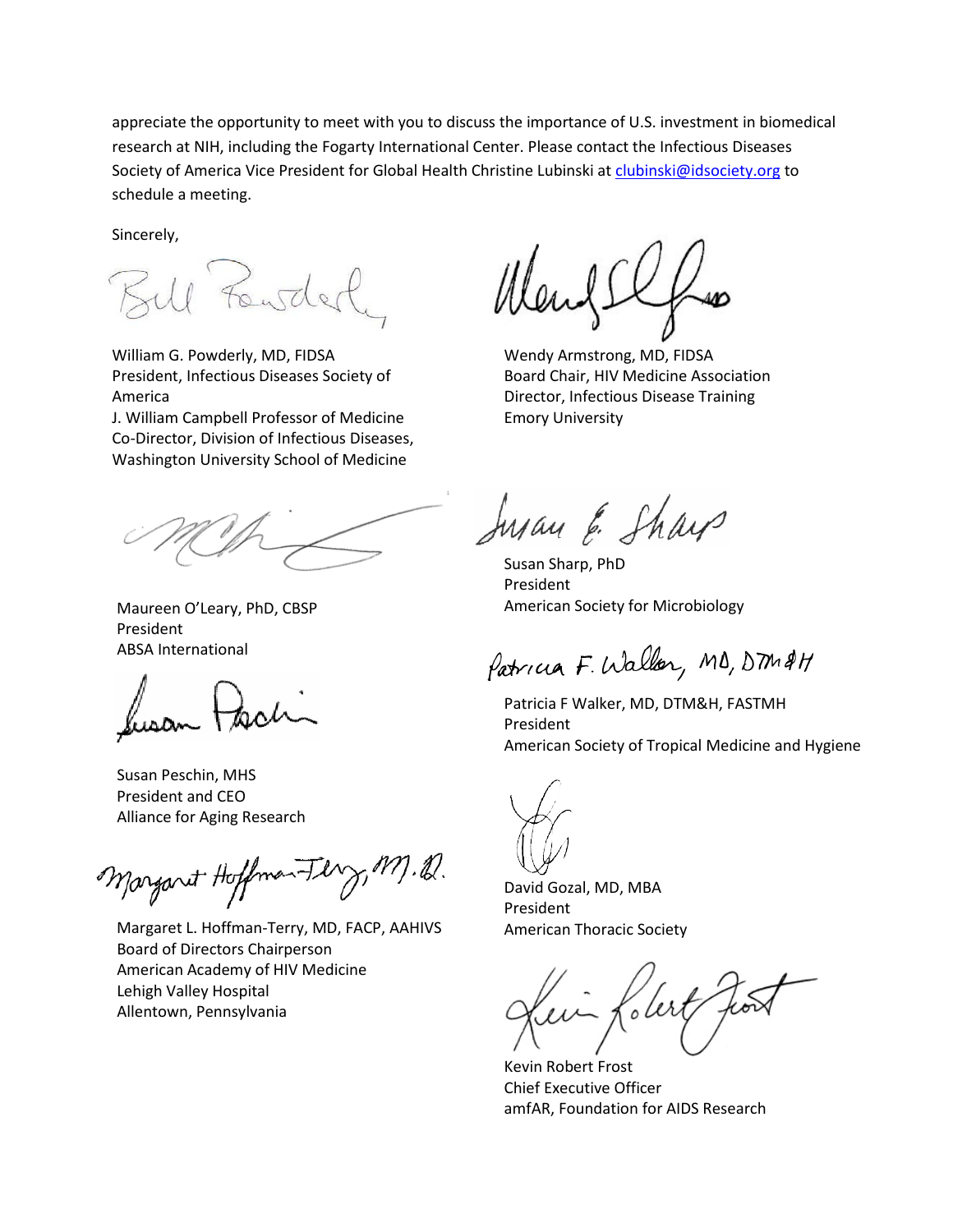Warley

Jason E. Farley, PhD, MPH, ANP-BC, FAAN, AACRN President Association of Nurses in AIDS Care

Donna J. Petersen, ScD, MHS, CPH Chair, Board of Directors Association of Schools and Programs of Public Health

Dean, College of Public Health and Senior Associate Vice President, USF Health, University of South Florida

Keith Martin MD, PC Executive Director Consortium of Universities for Global Health

William B. Karesh, MD Executive Vice President for Health and Policy EcoHealth Alliance

Charles Lyons President and Chief Executive Officer Elizabeth Glaser Pediatric AIDS Foundation

Jan 11 un

James M. Welch Executive Director Elizabeth R. Griffin Research Foundation

Barbara Dynk Jeenan

Barbara Byrd Keenan Chief Executive Officer Endocrine Society

Jamie Bay Nishi Director Global Health Technologies Coalition

Linda-Gail Bekker MBChB, FCP(SA), PhD President International AIDS Society Desmond Tutu HIV Centre

Mark B.

Mark Feinberg, MD, PhD, FACP President and CEO International AIDS Vaccine Initiative Chair, Scientific Advisory Committee, Coalition for Epidemic Preparedness Innovations